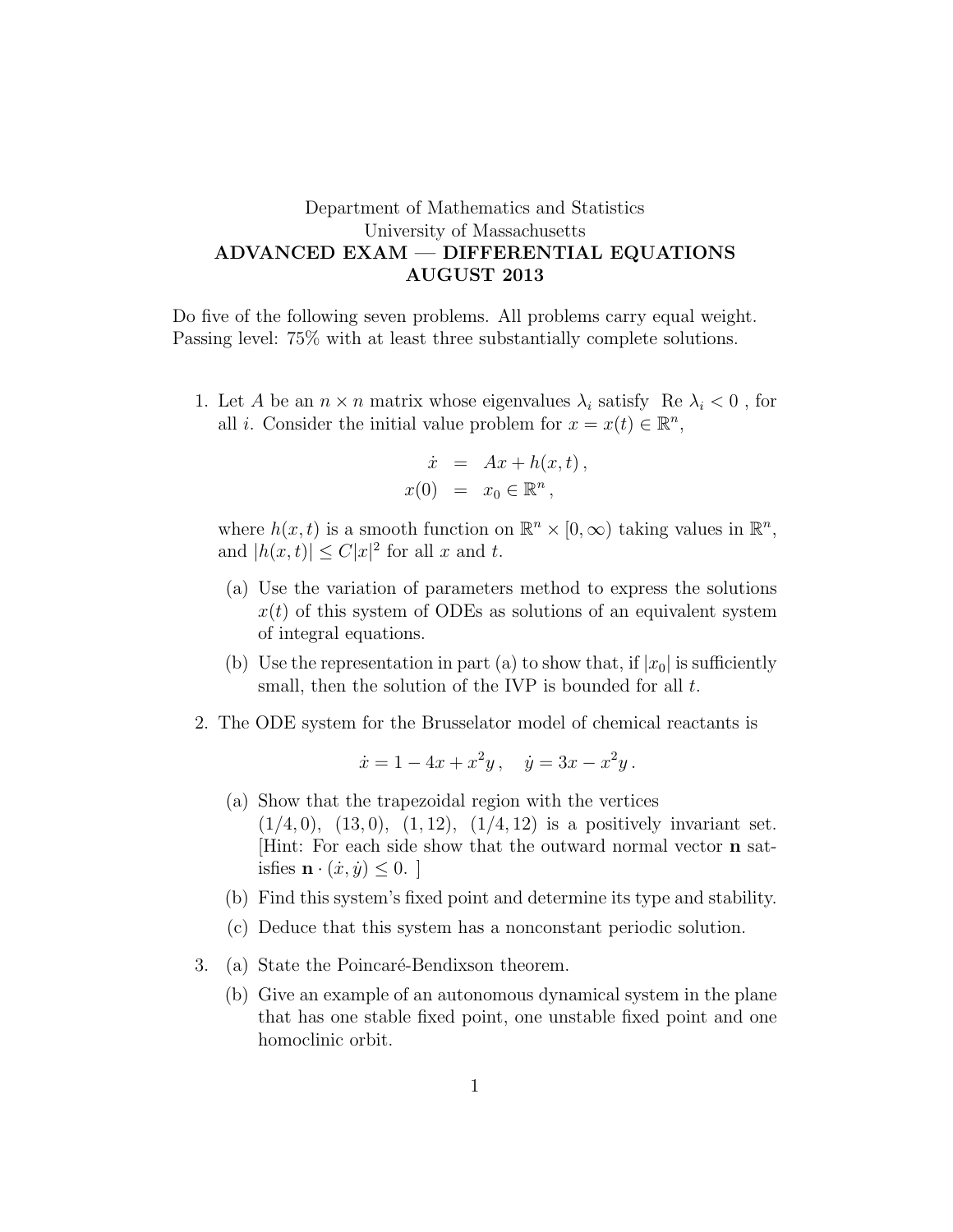4. Consider the initial-boundary-value problem

$$
\frac{\partial u}{\partial t} - \frac{\partial^2 u}{\partial x^2} = x \qquad (0 < x < 1, \quad t > 0)
$$
\n
$$
u(0, t) = u(1, t) = 0, \qquad u(x, 0) = 0.
$$

Exhibit the solution to this IBVP using a Fourier series method.

5. Let  $u(x, t)$  by any smooth solution of the following PDE:

$$
\frac{\partial u}{\partial t} + \frac{\partial^3 u}{\partial x^3} = 0.
$$
 (1)

Assume that the solution exists in all of space (  $-\infty < x < +\infty$ ) for all  $t \geq 0$ , and that it vanishes rapidly as |x| goes to infinity.

(a) Show that both of the integrals

$$
I = \frac{1}{2} \int_{-\infty}^{+\infty} u(x, t)^2 dx \qquad J = \frac{1}{2} \int_{-\infty}^{+\infty} \left[ \frac{\partial u}{\partial x}(x, t) \right]^2 dx,
$$

are constant.

(b) State a uniqueness theorem for solutions to the associated initial value problem

$$
\frac{\partial u}{\partial t} + \frac{\partial^3 u}{\partial x^3} = f(x, t), \quad u(x, 0) = \phi(x),
$$

and use part (a) to prove your statement.

6. Let  $u(x, y)$  be a solution of the boundary value problem

$$
-\Delta u = f(x) \text{ for } x \in \Omega, \quad u = \phi(x) \text{ for } x \in \partial\Omega,
$$

where  $\Omega = B_R(0)$  is the ball of radius  $R > 0$  in  $\mathbb{R}^3$ . Assume that  $f \in C^1(\Omega \cup \partial \Omega)$  and  $\phi \in C^1(\partial \Omega)$ , and let  $M_f = \max\{|f(x)| : x \in \Omega\}$ and  $M_{\phi} = \max\{|\phi(x)| : x \in \partial\Omega\}$ . Use a maximum principle argument to prove that the following inequality holds

$$
|u(x)| \le M_{\phi} + M_f \frac{R^2 - x^2 - y^2 - z^2}{6}
$$
 for all  $x \in \Omega$ .